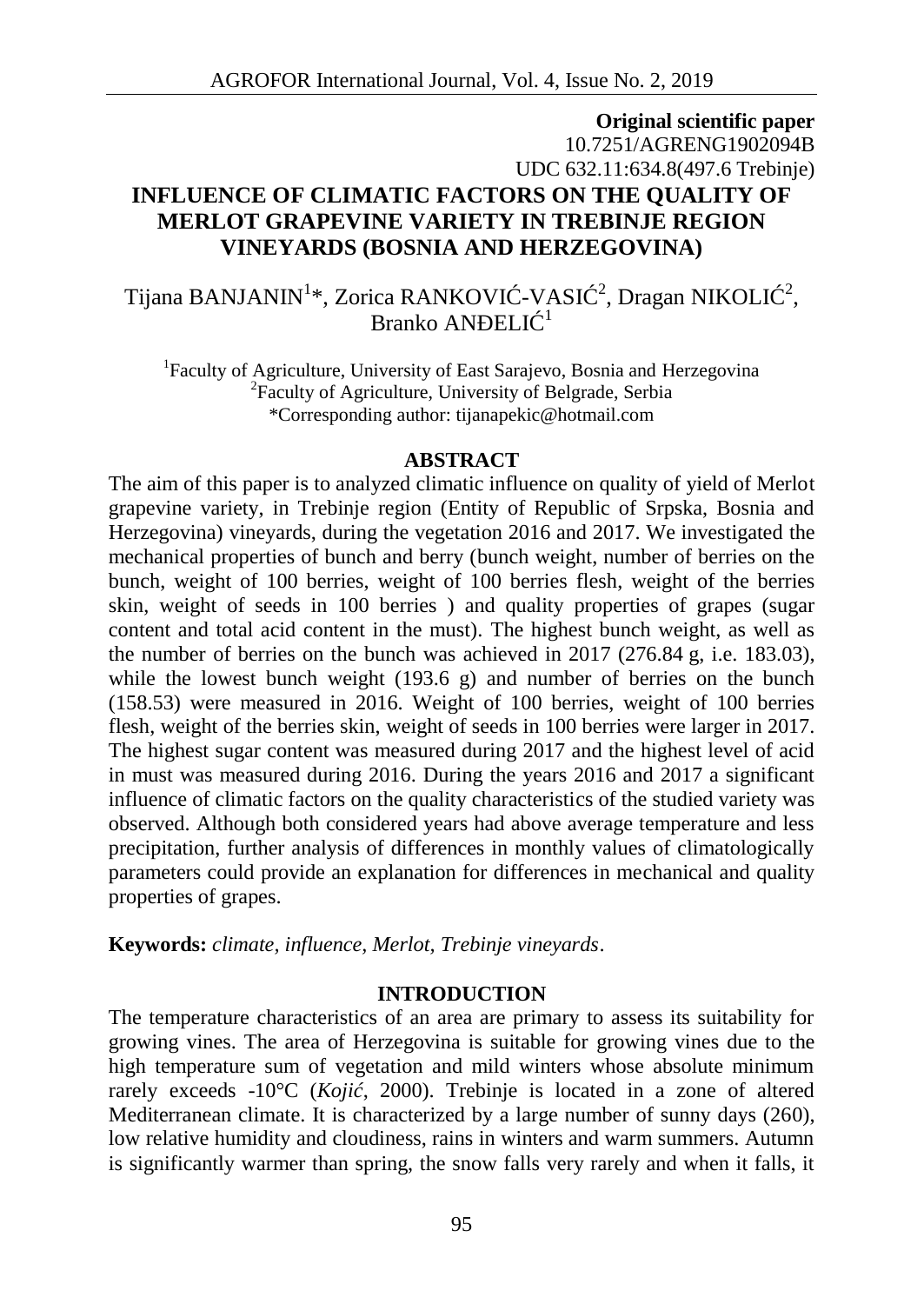does not stay for too long. The relief of the municipality is dominated by the mountain Leotar, the river Trebišnjica, Trebinje field and Popovo field. It is located at an altitude of 273 m. The reconstruction of the vineyards in the area of Herzegovina started in the last decade and new varieties have been introduced since then, Merlot variety is one of them.

The aim of this paper is to analyzed climatic influence to quality of yield of Merlot grapevine variety and the possibility of its cultivation in climatic conditions of the Trebinje region and other wine regions of similar agro ecological conditions.

## **MATERIAL AND METHODS**

The research of yield quality of Merlot variety was carried out during the growing season in 2016 and 2017, in Trebinje area (Entity of Republic of Srpska, Bosnia and Herzegovina). The experiment was set up at the location of Petrovo field. This vineyard was founded in 2004. The distance between plantings was 2.8 x 0.9 m. 10 vines were selected for the research and each vine served as a separate experimental unit in the research. During the pruning, 14 buds were left on the vine. Basic measures of pruning were applied during the two years of research in experimental plantation, as well as basic measures for the protection of the most important causes of disease and pests. During the research, the "drop by drop" method of irrigation was used on the plantations. The investigations include the mechanical properties of bunch and berry (bunch weight, number of berries on the bunch, weight of 100 berries, weight of 100 berries flesh, weight of the berries skin, weight of seeds in 100 berries ) and quality properties of grapes (sugar content and total acid content in the must). The data from Hydro meteorological Institute of the Republic of Srpska was used for the analysis of meteorological conditions observed during the two years.

#### **RESULTS AND DISCUSSION**

The amount and quality of grape yield depends largely on the climate and meteorological conditions that prevail in the regions of production. Therefore, in this paper the most important climatic elements were analyzed by comparing their values during studied years with the average values from the period of twenty years. Compared to long-term averages (1997-2017) both observed years were warmer and had less rainfalls (Graph 1. and Graph 2.). In January, March, April, May, June, October and November 2016, rainfall was considerably higher than in 2017, while in July, August and September rainfall was considerably higher in 2017.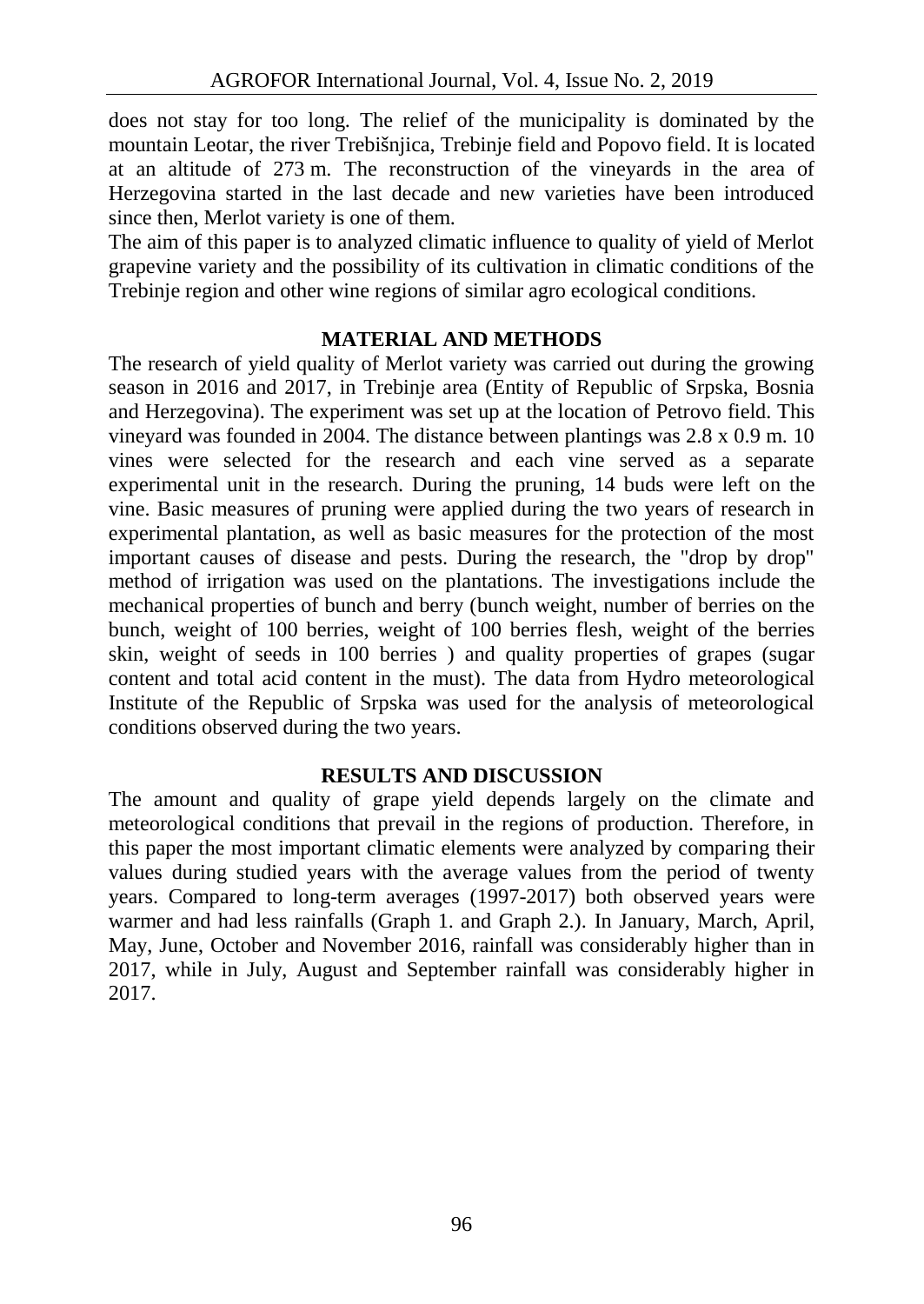



Graph 1. Average monthly temperature for the period of 1997-2017 as well as for 2016 and 2017 years.



Graph 2. Average monthly rainfall for the period of 1997-2017 as well as for 2016 and 2017 years.

In Trebinje vineyards the warmest summer months are July and August, which is shown in Graph 3. The high temperatures during July and August were not adversely affecting the growth of the wine grape. The average maximum monthly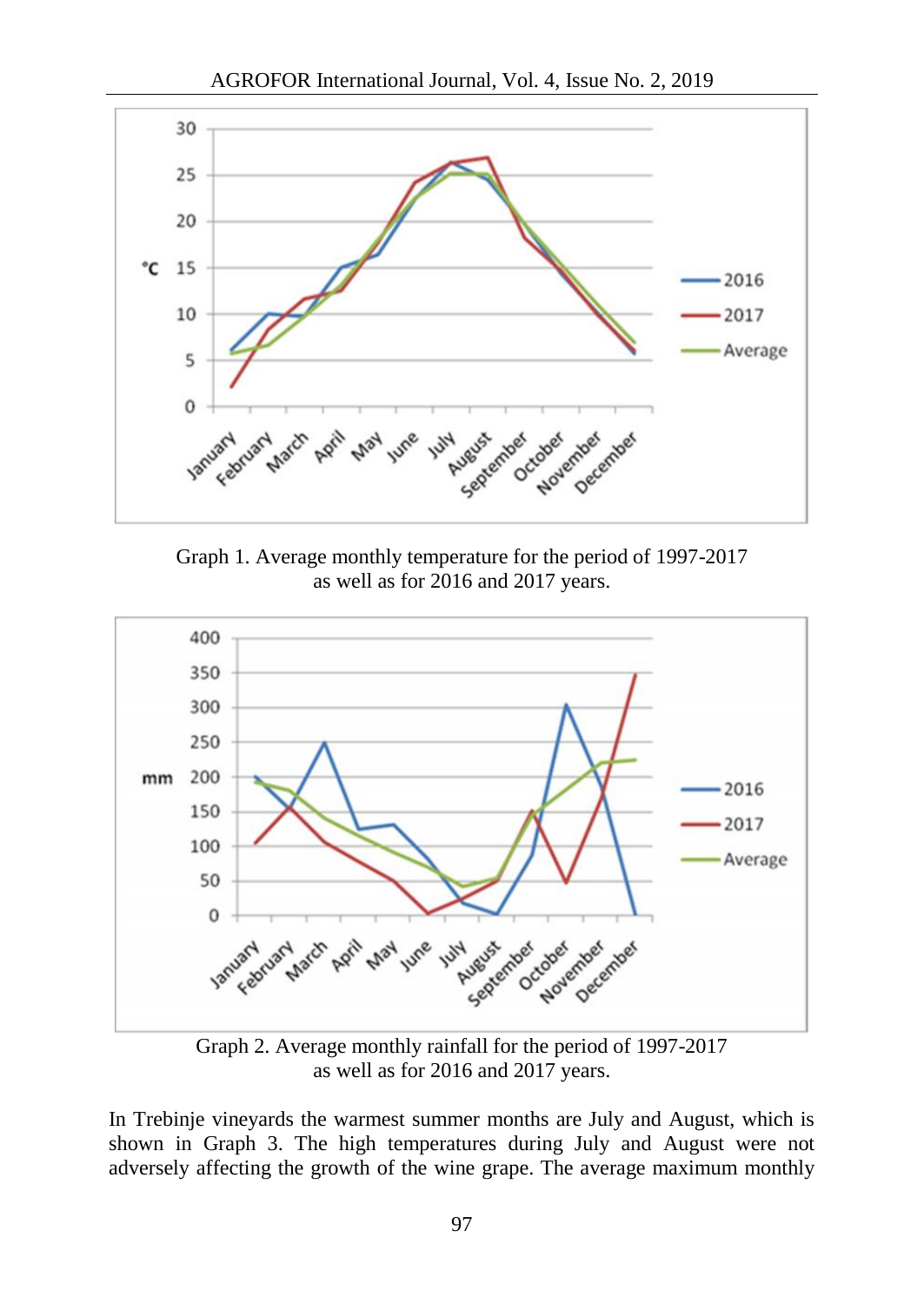temperature in May, June, July and August 2017 was higher than in 2016, but the average maximum monthly temperature in both studied years were lower compared to the perennial average (1997-2017).



Graph 3. Average monthly maximum and minimum temperatures for the period of 1997-2012 as well as for 2013 and 2014 years.

The absolute and relative values of the mechanical composition are different for different varieties of grapevine and for different conditions of cultivation. Knowing the mechanical composition of clusters and berries has a special practical significance in assessing grapes as a raw material for processing and consumption in a fresh state. The mechanical composition of the bunches and berries is crucial for the grape must in wine ratio (*Blesi*, 2006). The values of certain parameters of the mechanical composition of the bunch of the Merlot variety are presented in Graph 4.



Graph 4. Mechanical composition of bunch of Merlot variety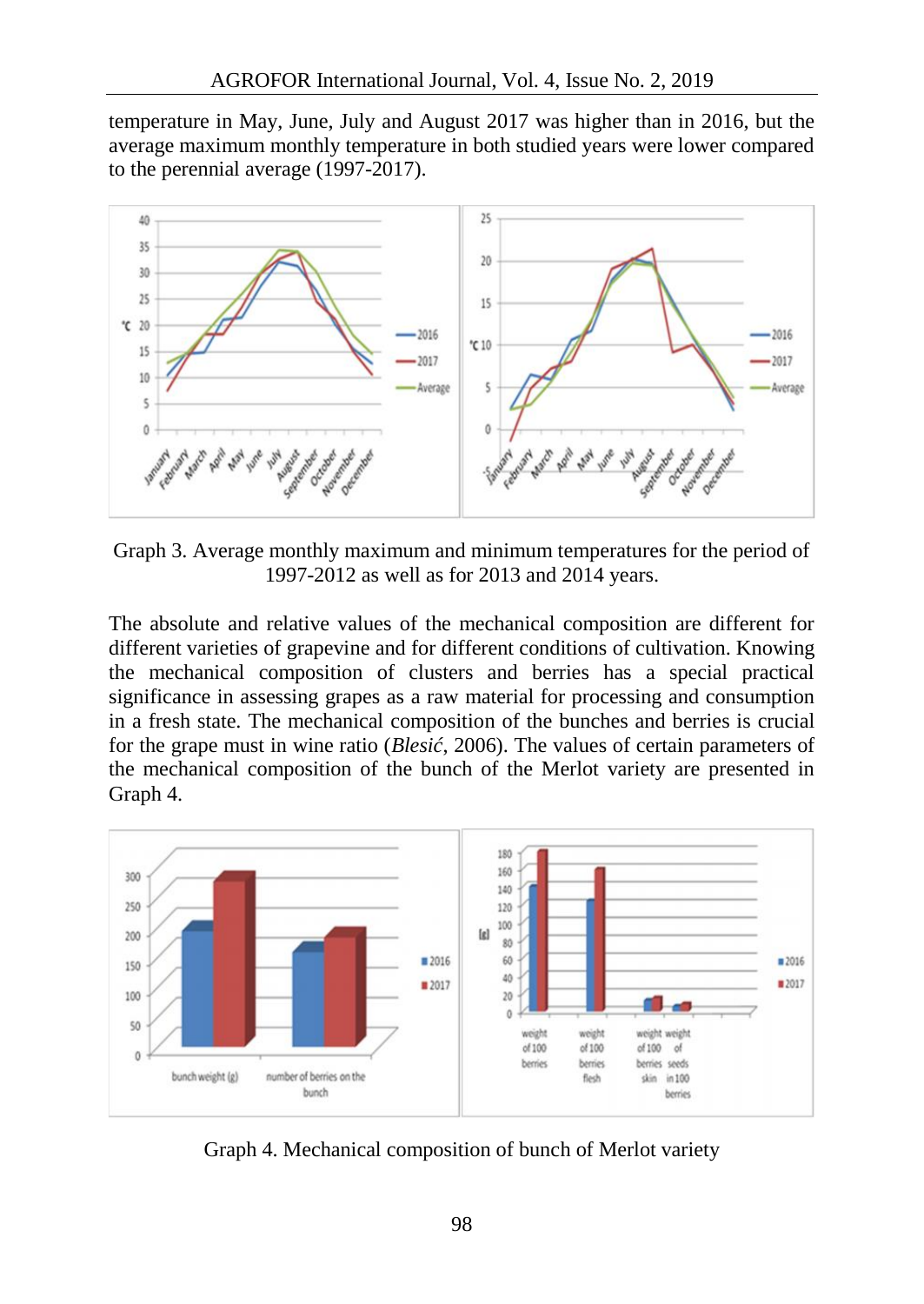In 2016, the average bunch weight (193.6 g) was less than the year 2017, when the average weight of 276.84 g was measured. A larger weight of 100 berries  $(179.42 \text{ g})$  and weight of 100 berries flesh  $(156.4 \text{ g})$  was in 2017, while in 2016 were measured weight of 100 berries (139.92 g) and weight of 100 berries flesh (122.24 g). Average weight of 100 berries skin were 14.88 g and weight of seeds in 100 berries were 8.14 g in 2017, while in 2016 weight of 100 berries skin were 12.23 g and weight of seeds in 100 berries were 5.45 g. The obtained values are higher compared to the results of *Pajovi et al (2009)*. Higher average monthly temperatures and precipitation in July, August and September 2017 contributed to higher values of parameters of the mechanical composition of bunch in 2017 compared to 2016.



Graph 5. Chemical composition of the must of Merlot variety

Influencing the physiological processes, the ecological potential of the production region significantly affect the quality of the grapes which is primarly reflected in the change of the sugar content, acid content, coloured and aromatic compounds, etc. The quantity of sugar in the grapes, depending on variety, degree of ripeness and health significantly depends on the climatic conditions in the ripening stage of grapes (*Rankovi -Vasi et al.*, 2011). Based on the results given in Graph 5 it can be noticed that higher sugar content in grapes was measured in 2017 (24.4 %) and that particular year had higher average temperature during the May, June, July and August. Lower sugar content was obtained in 2016 (24 %). Total acid content in the must is an important indicator of the quality of grapes and it is linked to the taste and a harmony of grape and later wine (*Popovi* et al.,2013). The total acid content in 2017 (5.7 g/l) was lower compared to 2016 (8.25 g/l) as a result of higher precipitation in July, August and September. These results are in accordance with the results of *Vukosavljevi* et al (2011), *Gari* et al (2010) and *Avramov et al* (2003).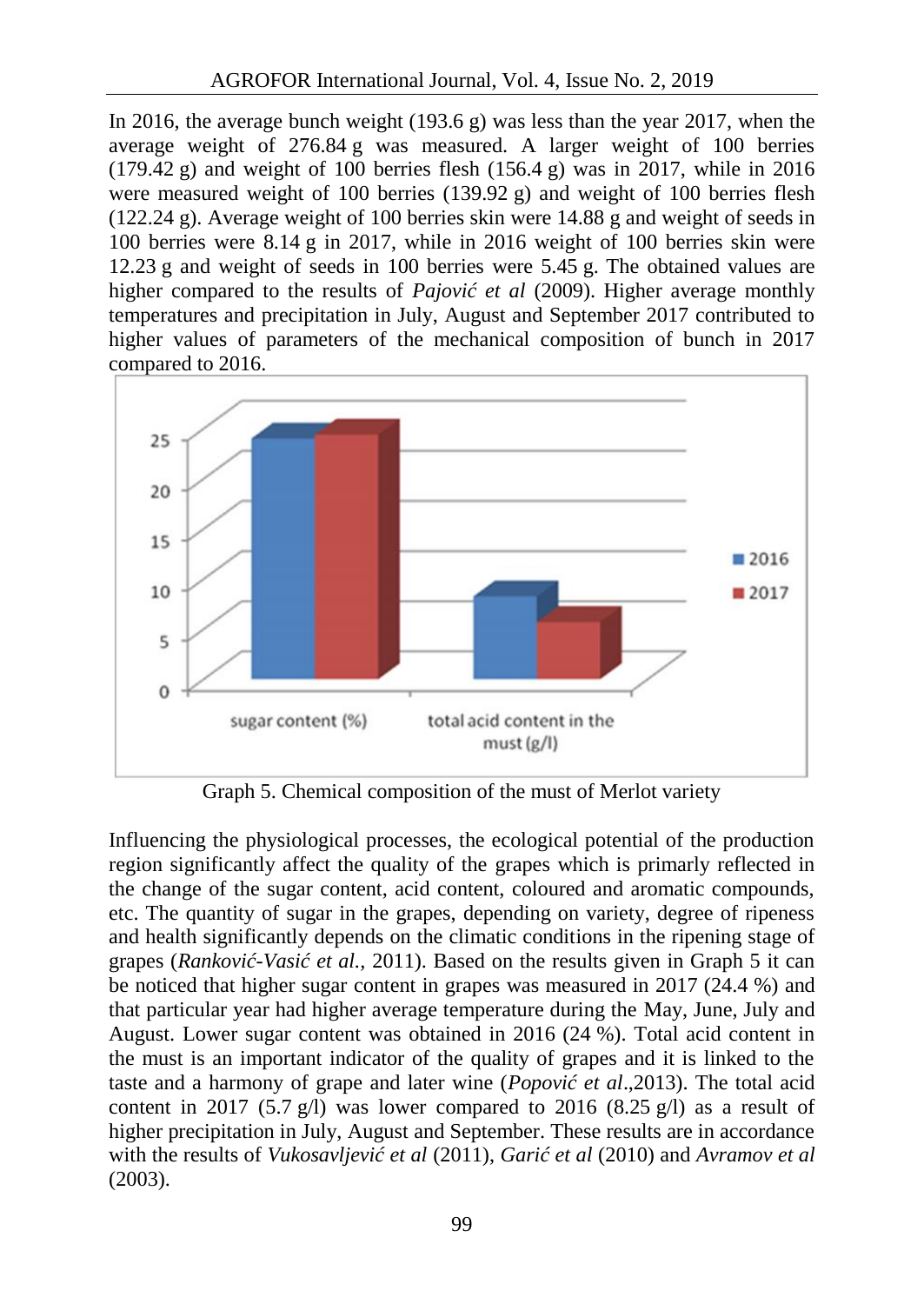## **CONCLUSIONS**

Based on the presented results the following conclusions on the influence of climatic factors on Merlot variety cultivated in agro ecological conditions of Trebinje can be formed:

- In Trebinje vineyards there are favorable agroecological conditions for growing Merlot variety.
- The results showed a significant influence of climatic factors on the quality of the yield of Merlot variety.
- Bunch weight and number of berries were lower in 2016, which was assigned to the lack of precipitation during the July, August and September. Weight of 100 berries, weight of 100 berries flesh, weight of the berries skin, weight of seeds in 100 berries also were lower in 2016.
- Higher sugar content had been measured in 2017 which was the result of higher average monthly temperature in May, June, July and August. The total acid content in 2017 was lower compared to 2016 as a result of higher precipitation in July, August and September.

# **REFERENCES**

- Artem, V., Antoce, A. O. (2013). The influence of climatic conditions on the grape quality in the wine center of Murfatlar in 2012. Scientific Papers. Series B, Horticulture. Vol. LVII.
- Avramov, L., Žuni, D., Vujovi, D., Maleti, R. (2003). Agrobioloske I privredno tehnoloske karakteristike pet crnih sorti vinove loze grupe Proles ocidentalis u Grocanskom vinogorju (Agrobiological, commercial and technological characteristics of five black vine varieties group Proles ocidentalis in Gro anske vineyards). Zbornik naucnih radova Instituta PKB 9 (1), 233-239.
- Blesi, (2006). Tehnologija vina (Wine technology). Praktikum. Univerzitet u Sarajevu Poljoprivredno-prehrambeni fakultet. Sarajevo.
- Koji, A. (2000). Vinogradarstvo. (Viticulture). Studentska štamparija Univerziteta Sarajevo. Sarajevo.
- Pajovi, R., Popovi, T., Boskov, K., Beleski, K. (2009). Privredno-tehnoloske karakteristike groža sorte vranac i introdukovanih sorti kaberne sovinjon i merlo u uslovima podgori kog vinogorja (Crna Gora) i skopskog vinogorja (Makedonija) (Economic and technological characteristics of grape variety Vranac and introduced varieties Cabernet Sauvignon and Merlot in terms of Podgorica vineyards (Montenegro) and Skopje vineyards (Macedonia)). Agroznanje, 10 (1), 89-96.
- Popovi, T., Mijovi, S., Pajovi, R. (2013). The influence of climatic factors on the level and quality of Vranac variety in Podgorica vineyards. Agriculture and Forestry, 59 (2), 137-145.
- Rankovi -Vasi, Z., Atanackovi, Z., Vujadinovi, M., Vukovi, A., Siv e, B. (2011). Uticaj klimatskih faktora na kvalitet grož a sorte burgundac crni u vrša kom vinogorju (The influence of climatic factors on the quality of the grape variety Pinot Noir in Vrsac vineyards). International Scientific